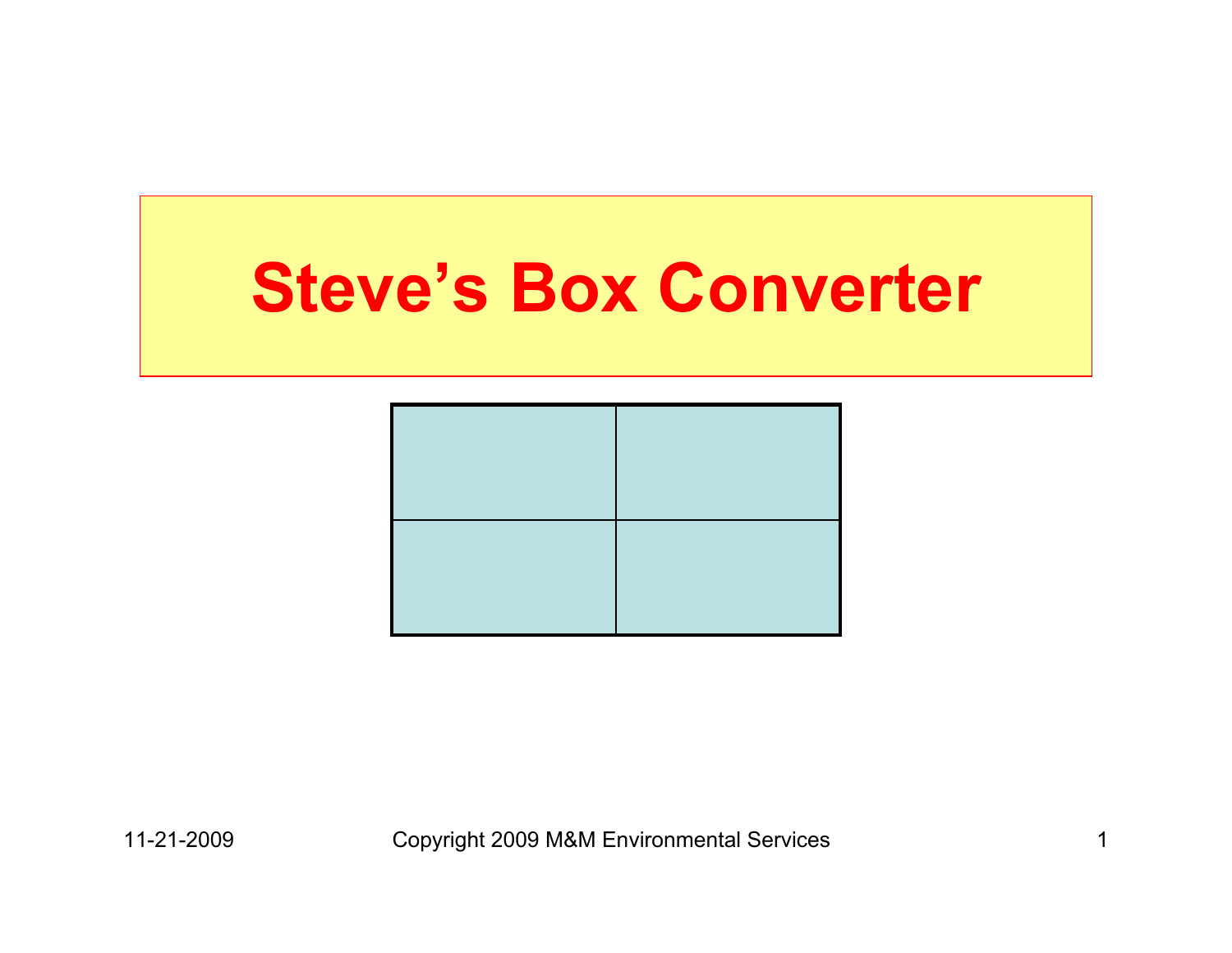#### **Steve's Box Converter**

# **6 cf = ??? gal**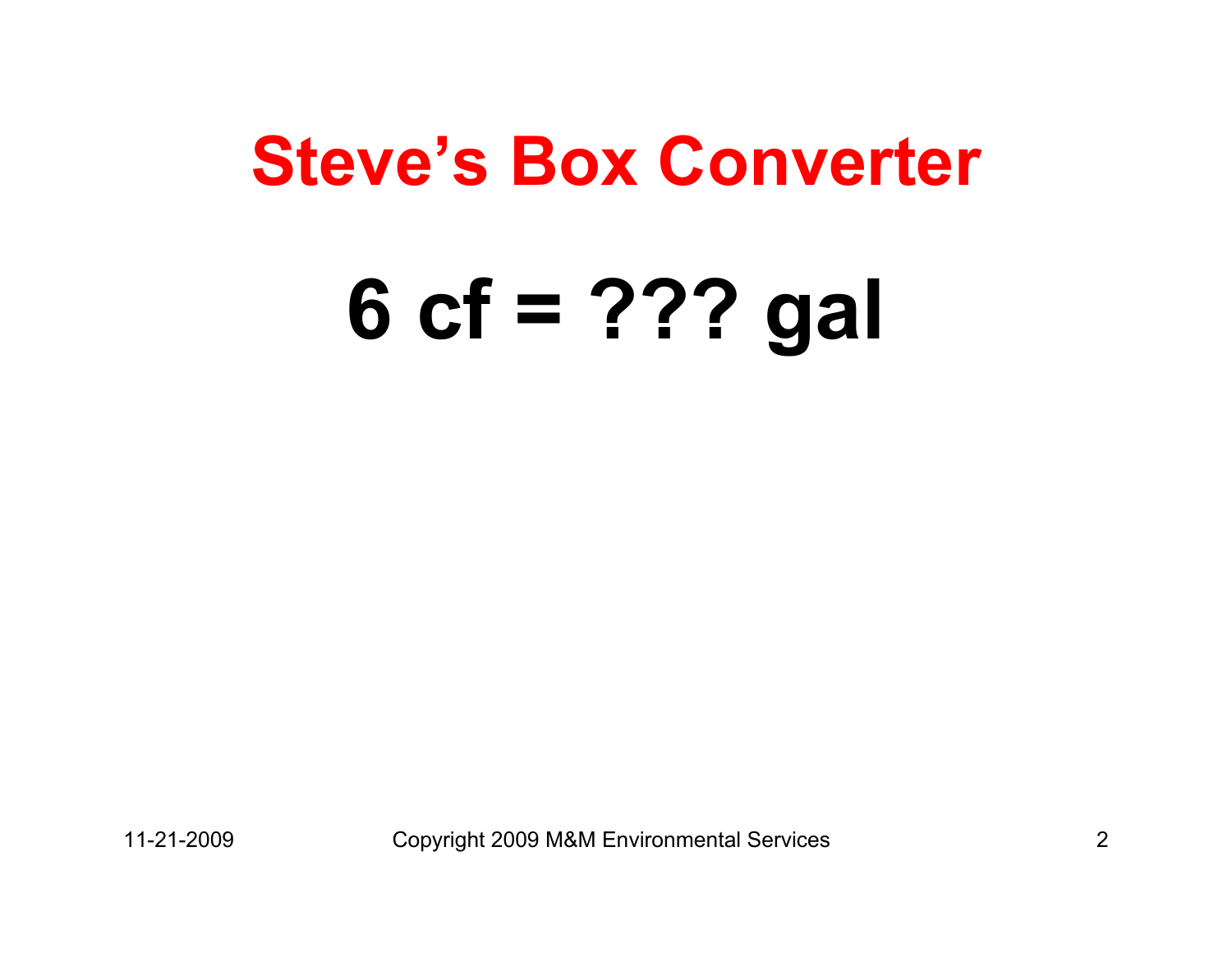- Here's a fun tool to help you convert almost anything to anything in water & wastewater math
- Let's start off with a square box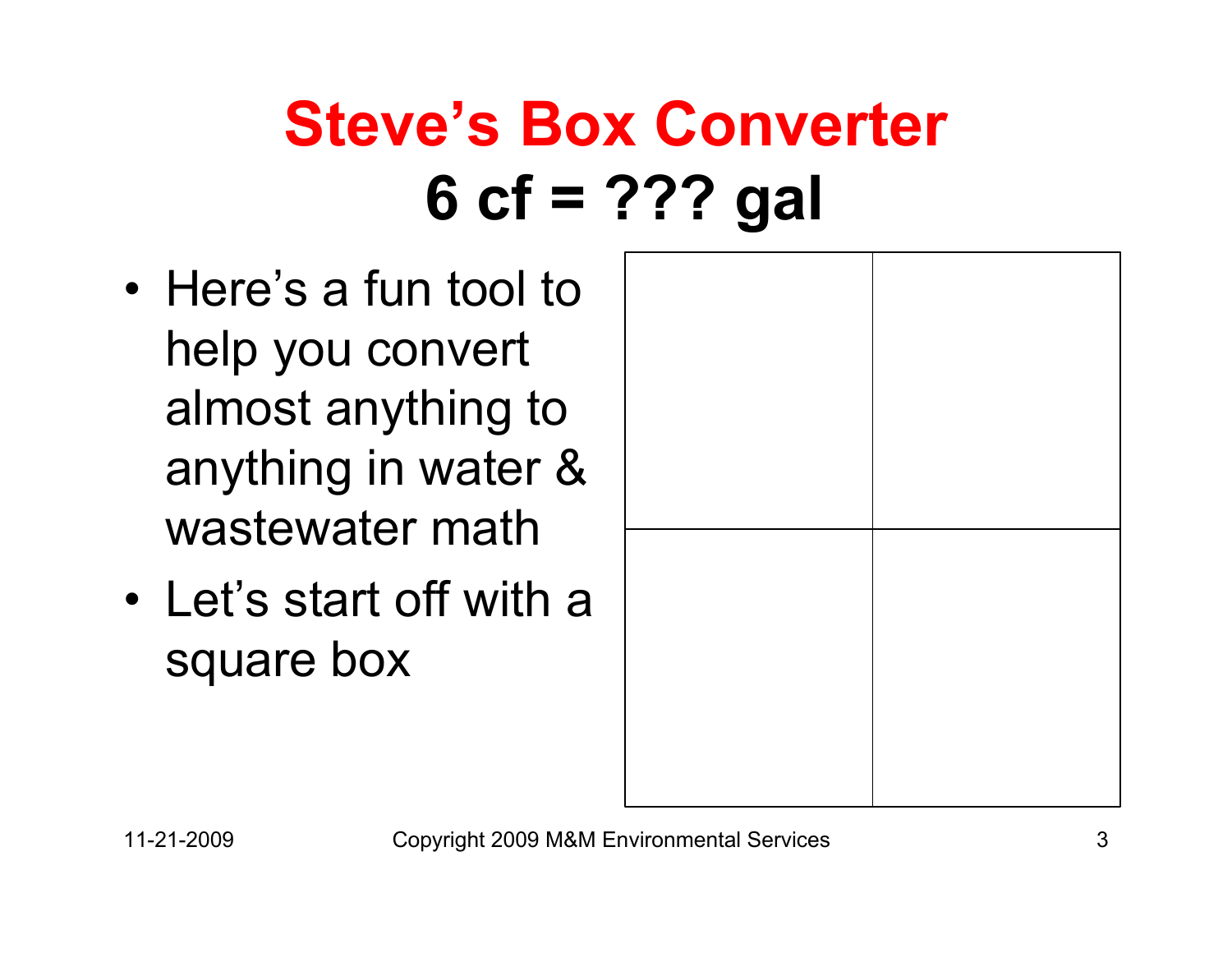- Next, place the conversion in the box on the left side
- Let's use

1 cf =  $7.5$  gal

- Place 1 cf in top left box (cell)
- Place 7.5 gal in bottom left box (cell)

| 1 <sub>cf</sub> |  |
|-----------------|--|
| <b>7.5 gal</b>  |  |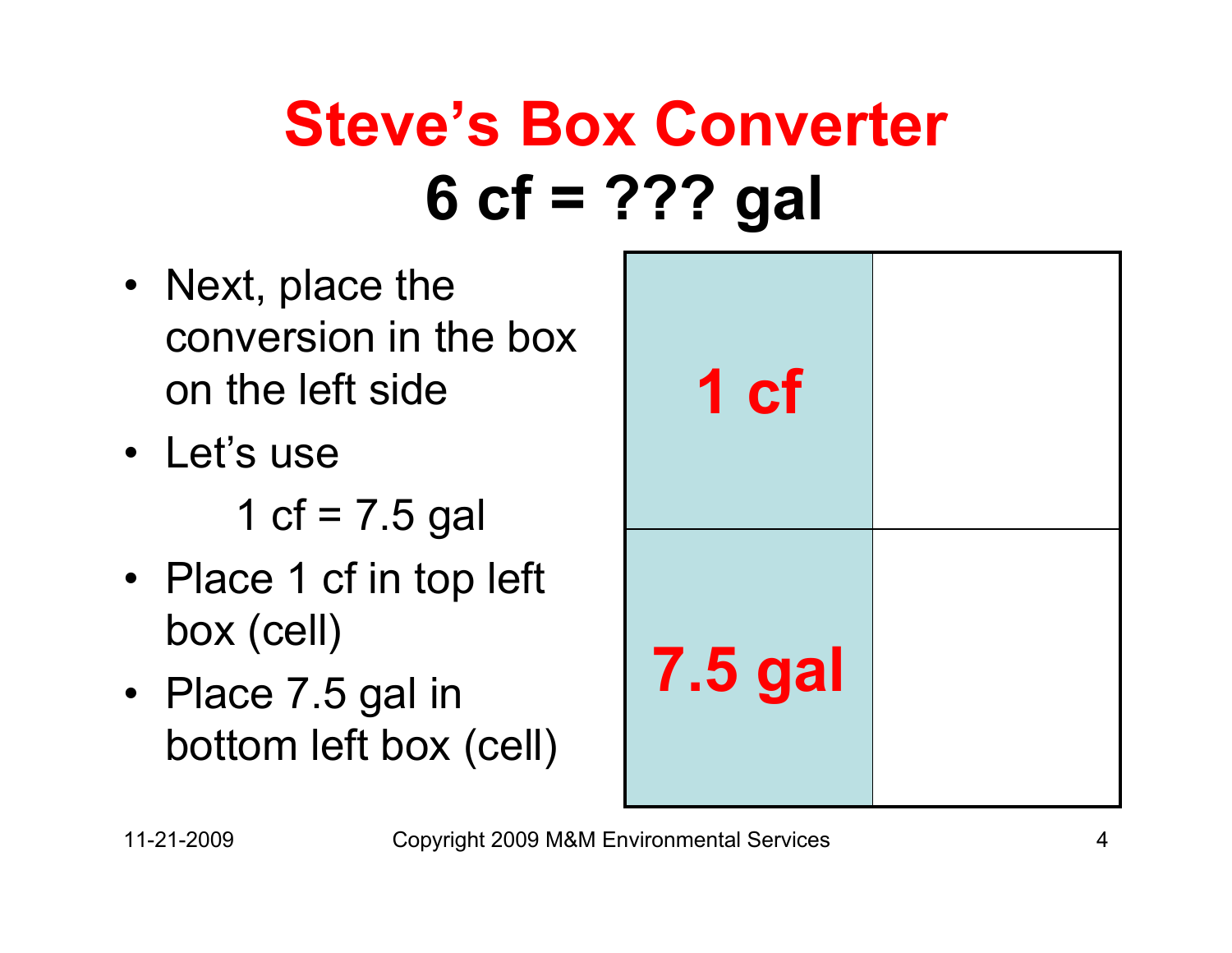- OK, now we're ready to convert
- Let's say we trying to convert 6 cf to gallons
- Place 6 cf in the upper right box
	- That is, next to the conversion factor with the same units of dimension, cf

| 1 cf           | 6 cf |
|----------------|------|
| <b>7.5 gal</b> |      |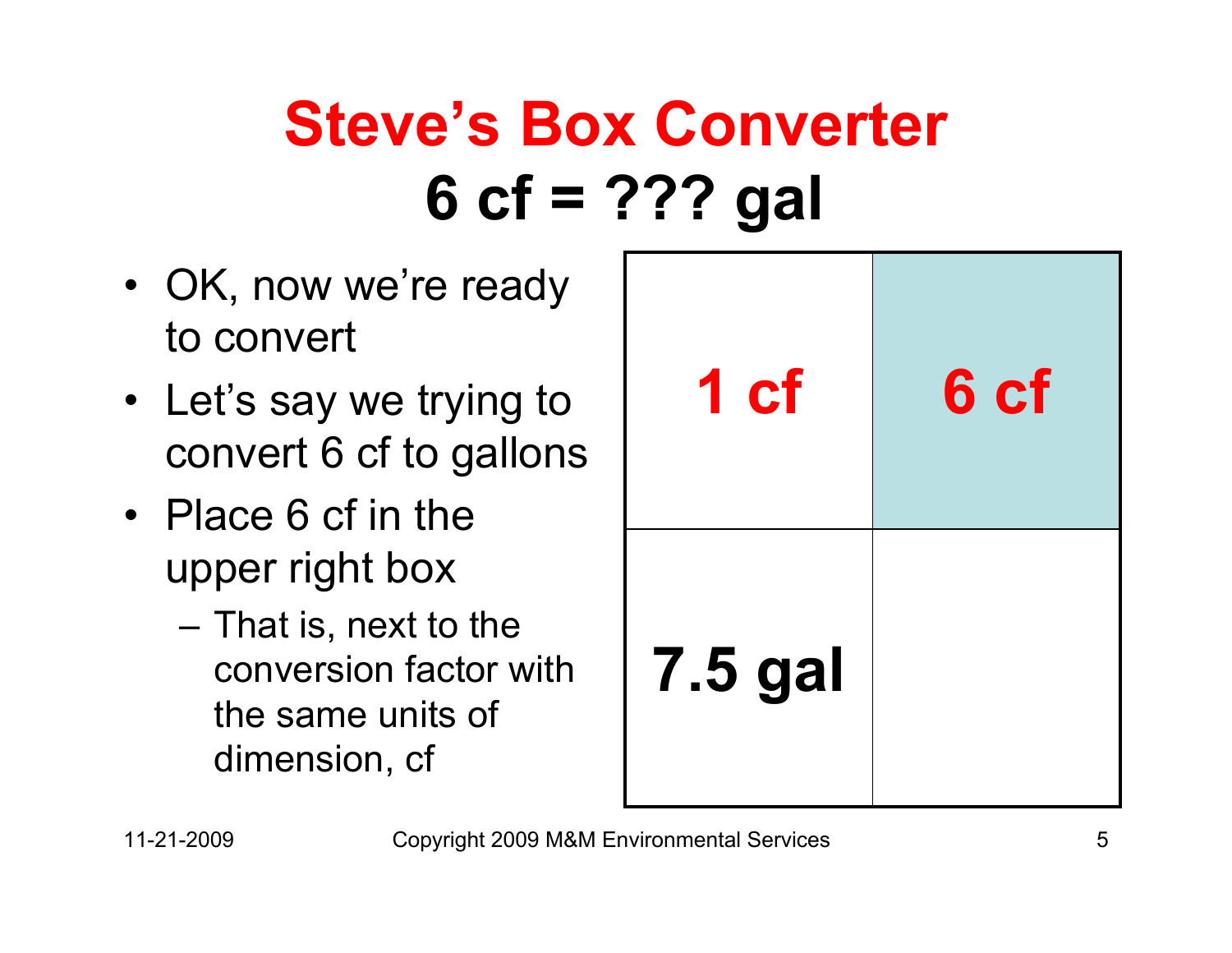• To get the answer, multiply the highlighted "cross cells"

Cross multiply

• The borders of the cells kind of look like a large **X** on its side

| 1 cf           | 6 cf |
|----------------|------|
| <b>7.5 gal</b> |      |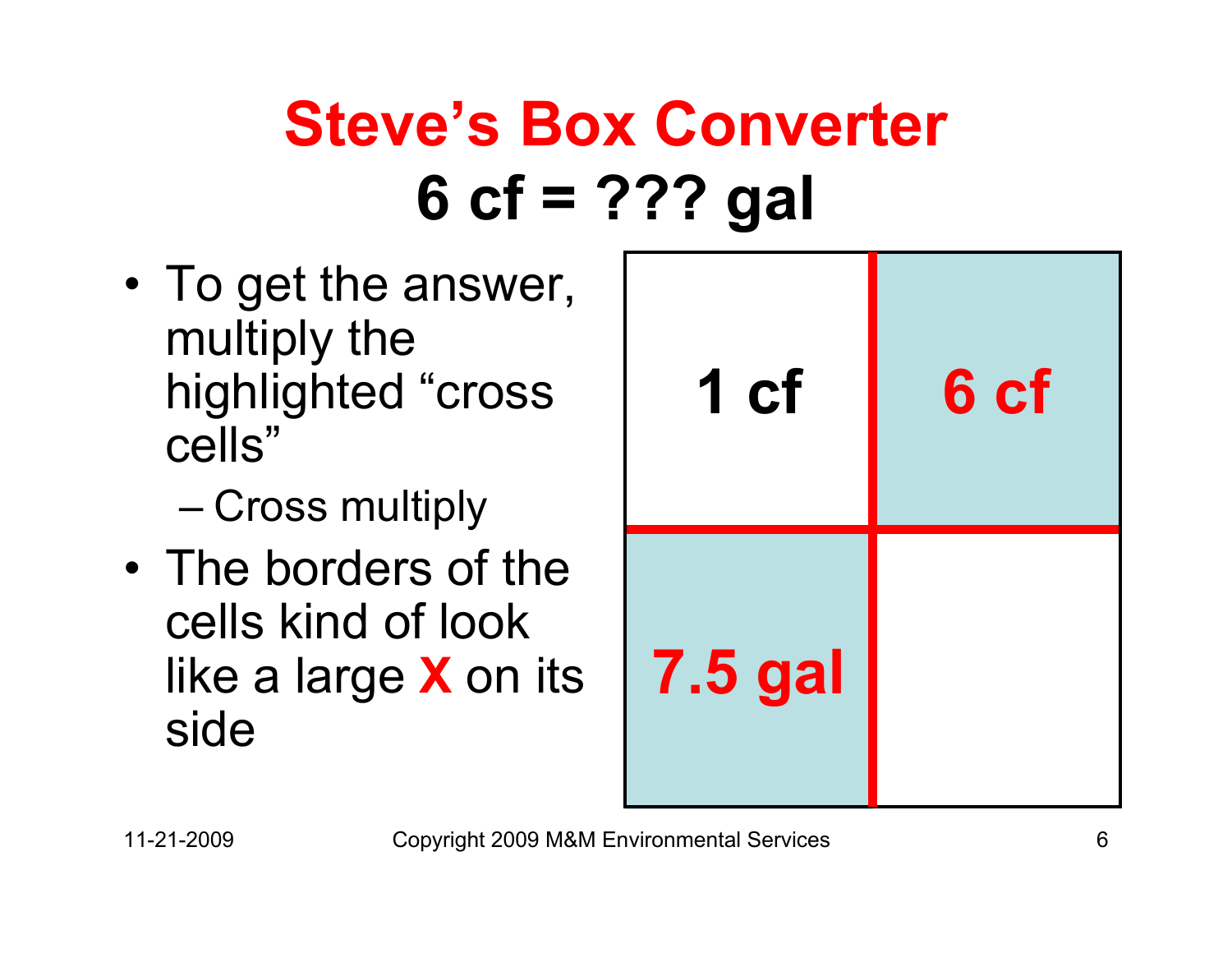#### **Here's How It Would Look If We Rotated the Cells6 cf = ??? gal**

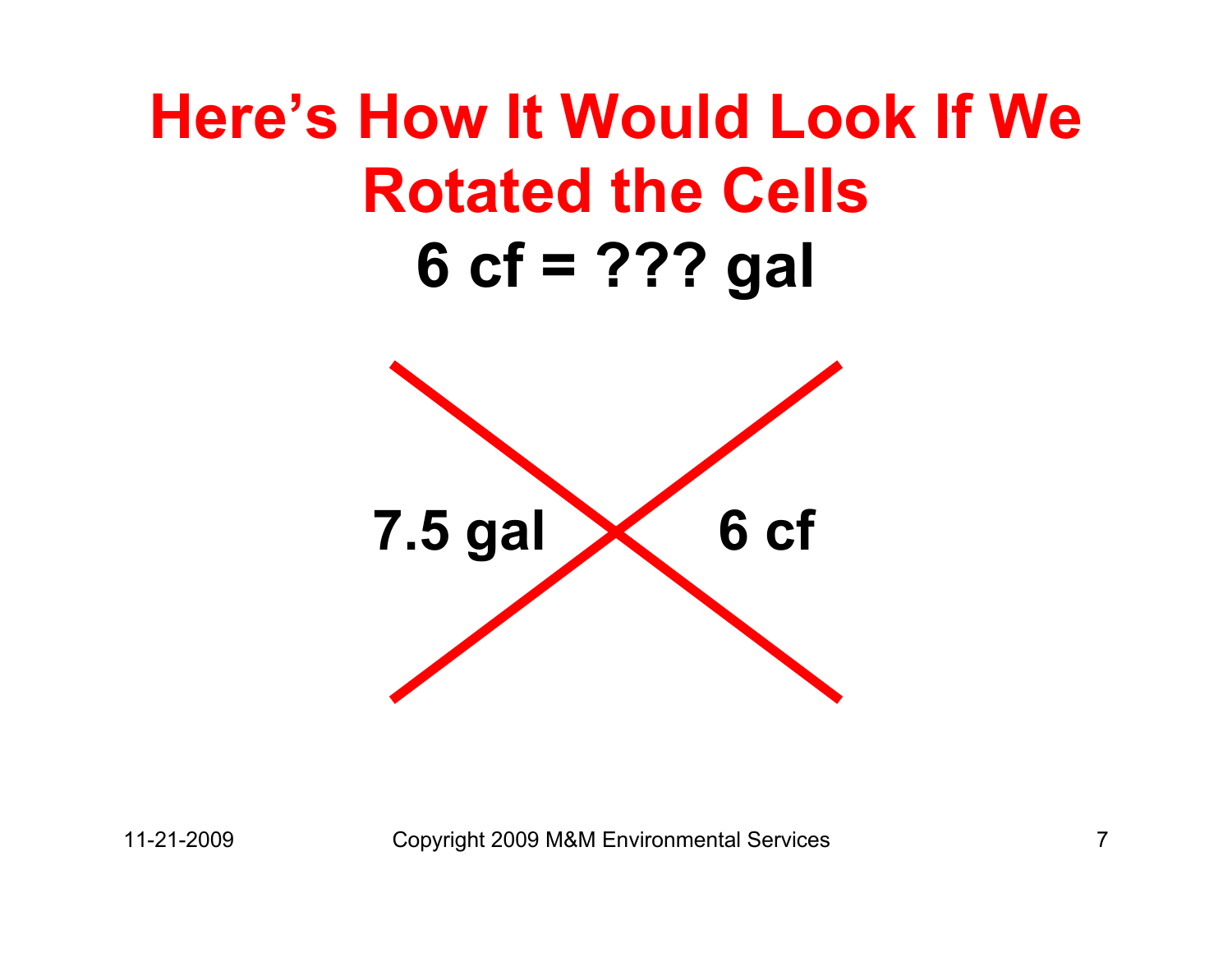### **Steve's Box Converter 7.5 gal/cf x 6 cf = 45 gal**

• 7.5 x 6 = **45 gal**

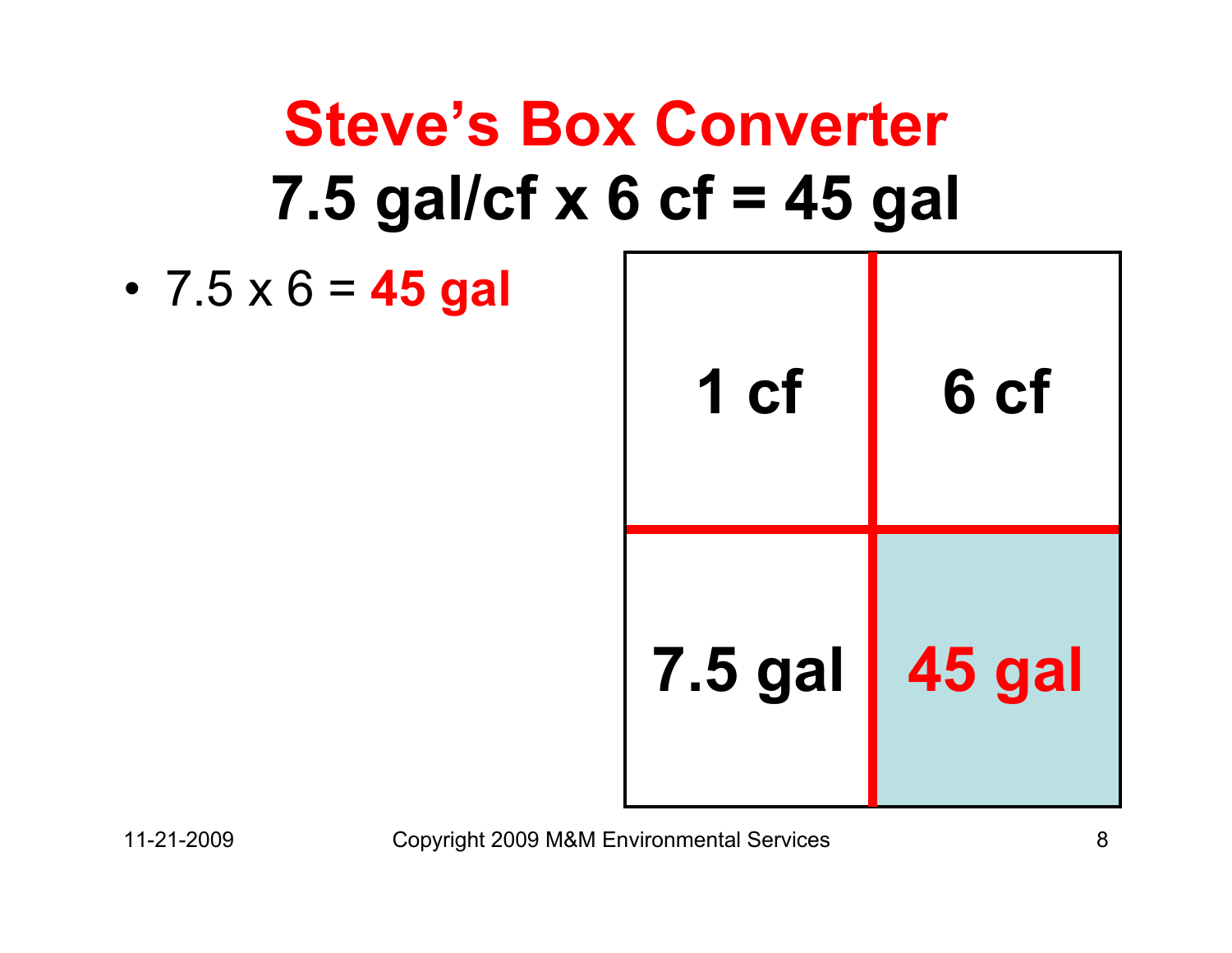# **How About Cubic Feet?150 gal = ??? cf**

- • To get cubic feet, we start out the same way
	- Place 1 cf in top left box
	- Place 7.5 gal in bottom left box

| eet,<br>e<br>op left          | 1 cf           |  |
|-------------------------------|----------------|--|
| in<br>$\overline{\mathsf{X}}$ | <b>7.5 gal</b> |  |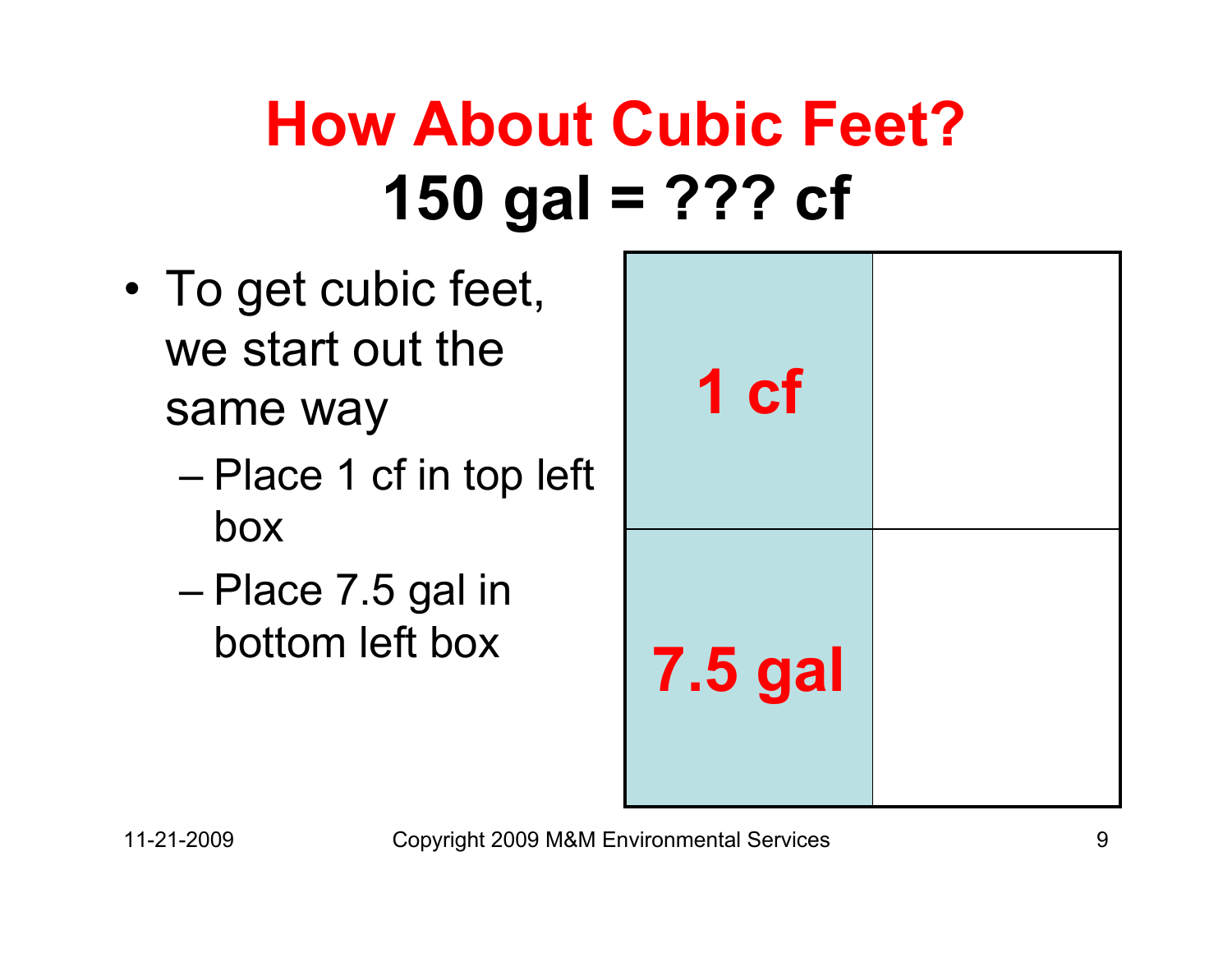# **Steve's Box Converter 150 gal = ??? cf**

- Place 150 gal in the lower right box
	- That is, next to the conversion factor with the same units of dimension, gal

| 1 cf           |                |
|----------------|----------------|
| <b>7.5 gal</b> | <b>150 gal</b> |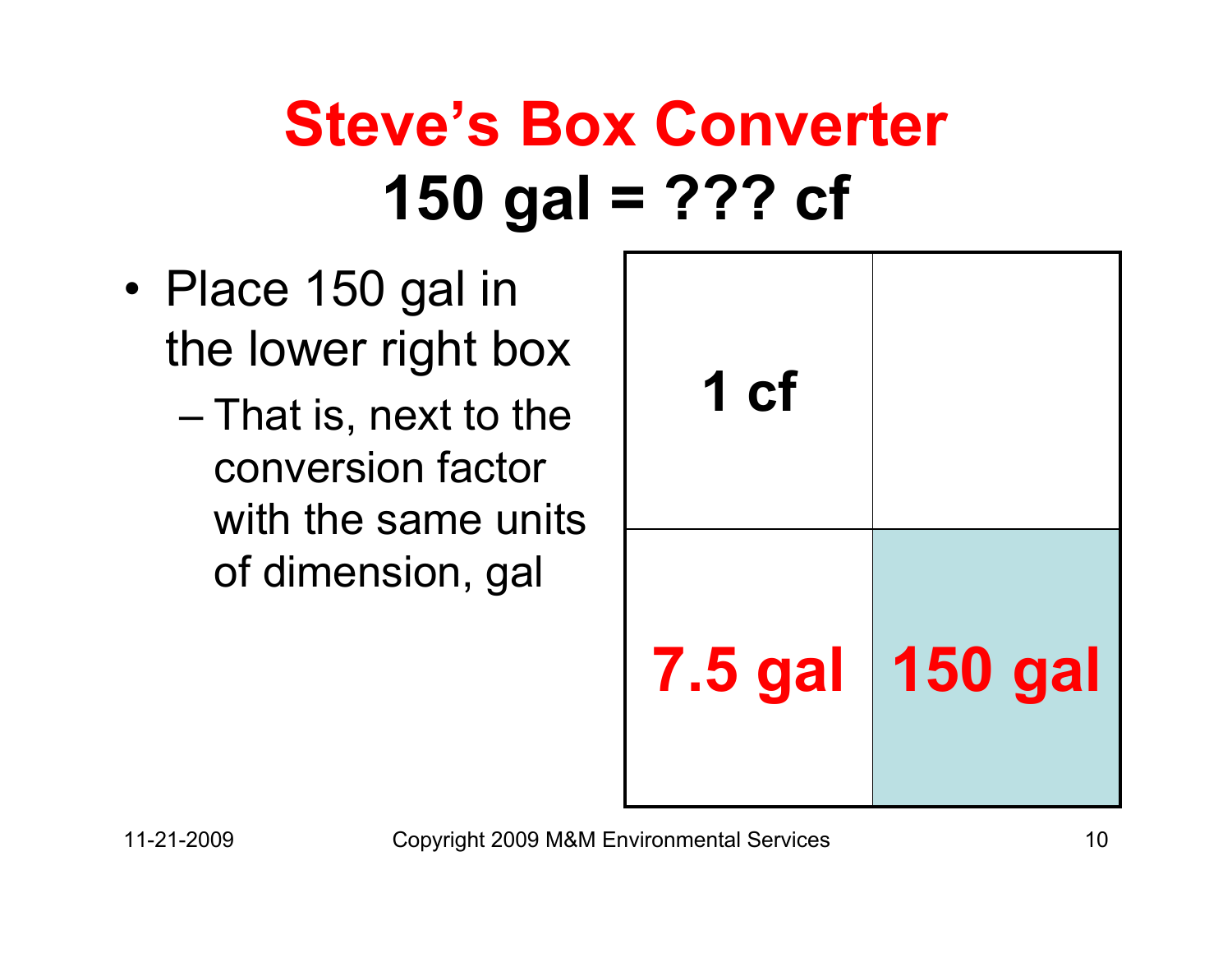# **Steve's Box Converter 150 gal = ??? cf**

• If you look just right, you can see the long hand division that we used before calculators

| 1 cf           |                |
|----------------|----------------|
| <b>7.5 gal</b> | <b>150 gal</b> |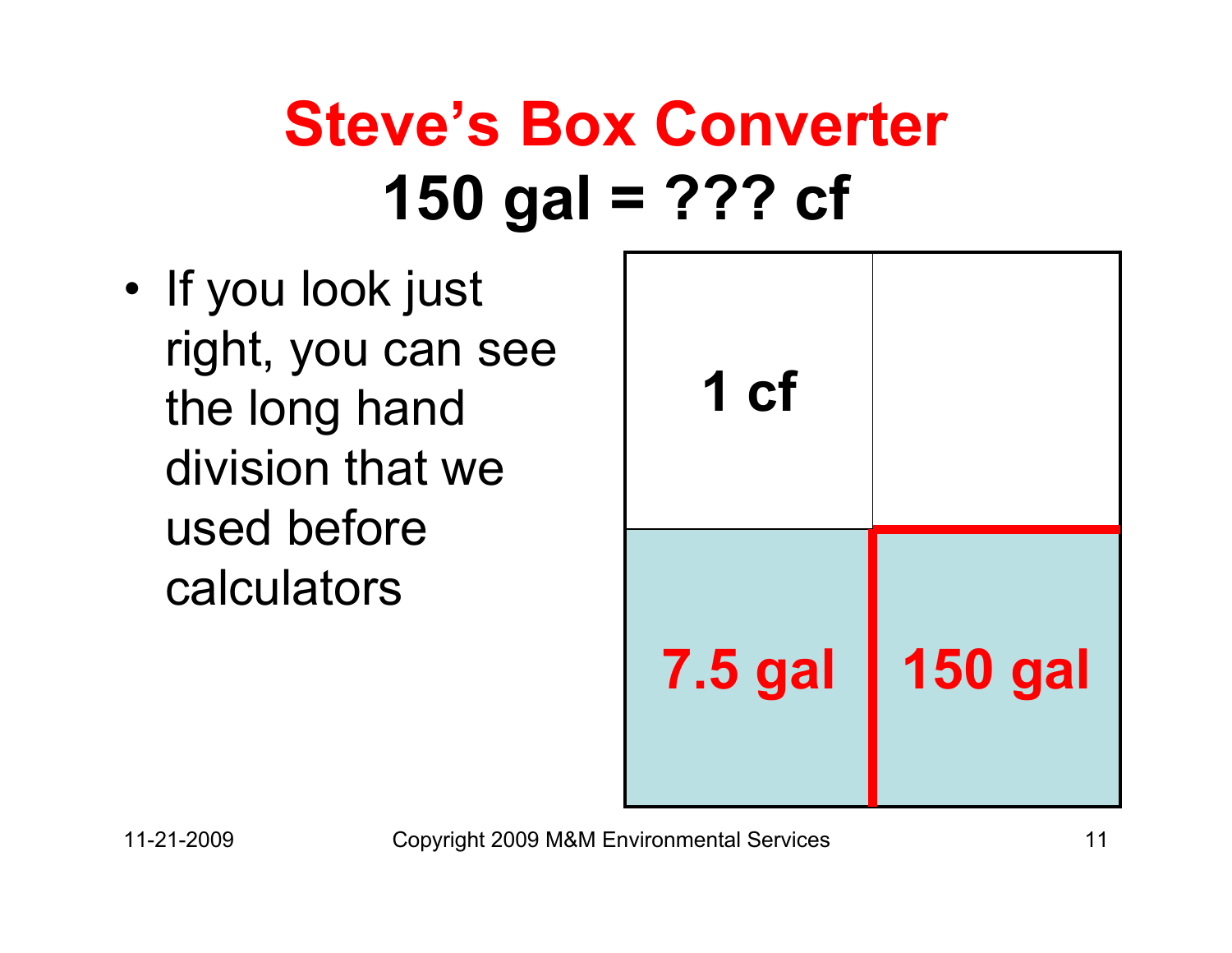#### **Here's How It'd Look150 gal = ??? cf**

# **7.5 gal 150 gal**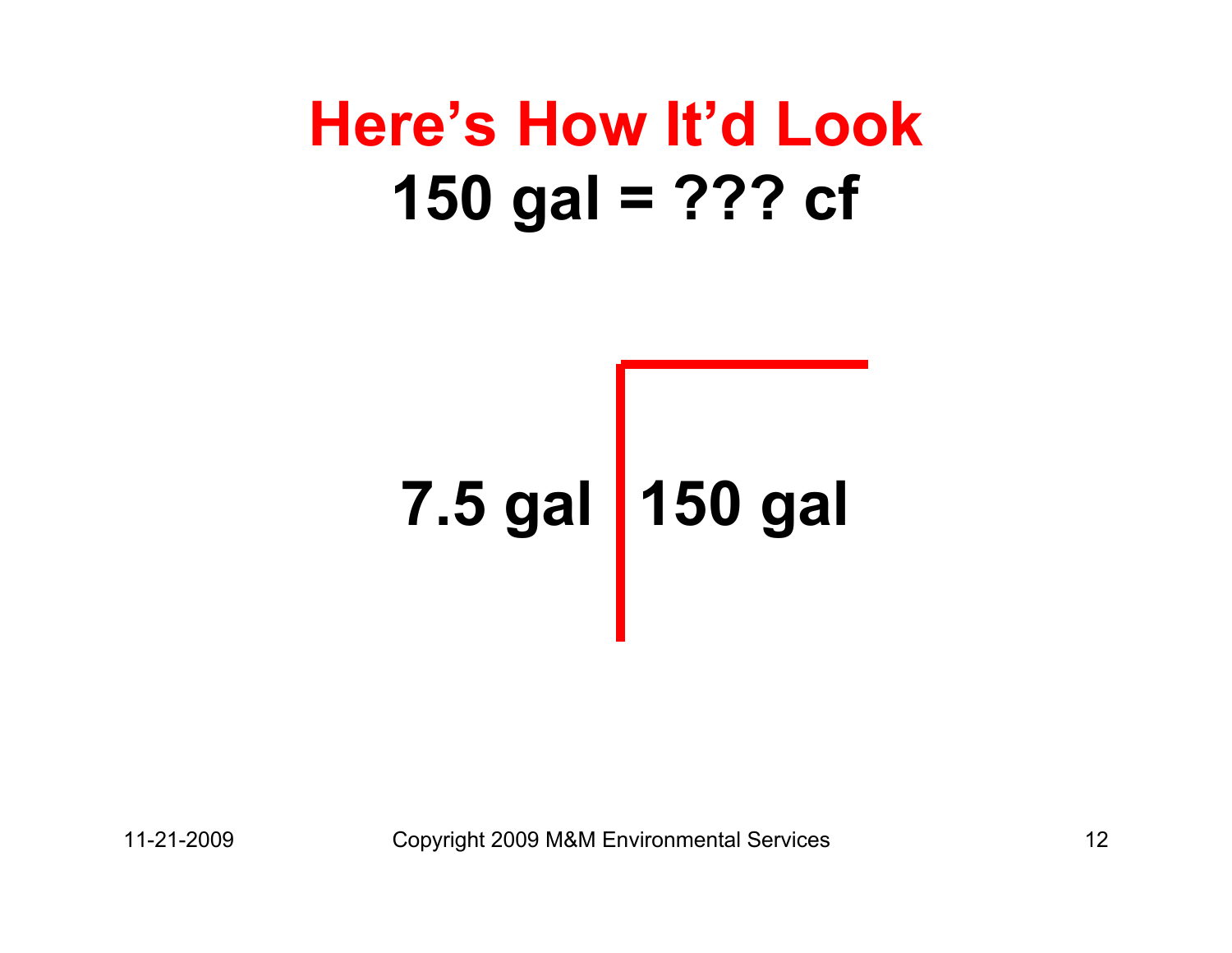#### **Steve's Box Converter 150 gal ÷ 7.5 = 20 cf**

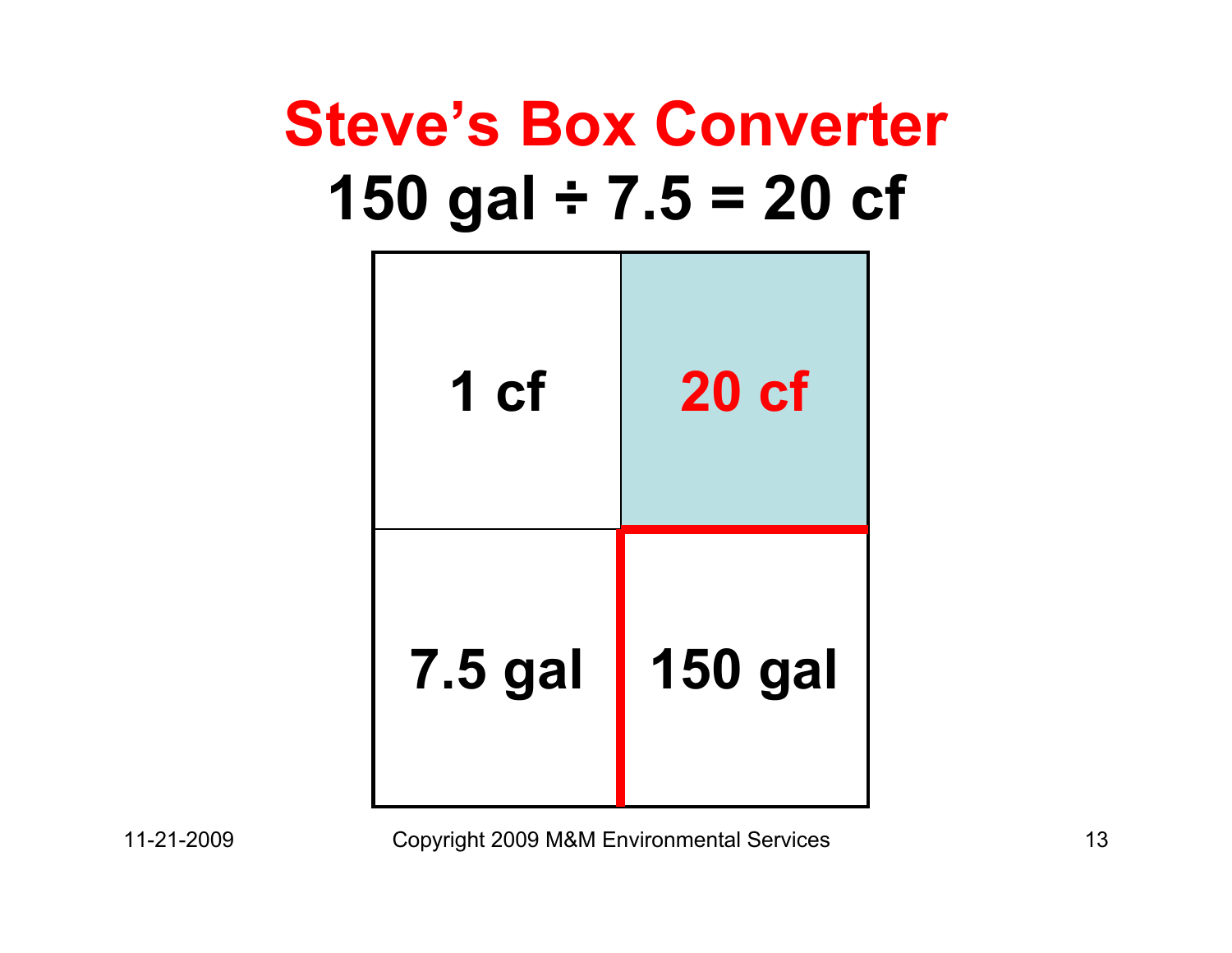# **Steve's Box Converter**

- •Pretty cool; pretty easy!!!
- • So let's recap what we've done
	- 1. Draw a box
	- 2. Fill in the conversions in the left cells
	- 3. Place the number that you wish to be converted in the box (cell) next to the conversion with the same units of measurement
	- 4. Based on it's position, do the mathematical operation and there's your answer!!!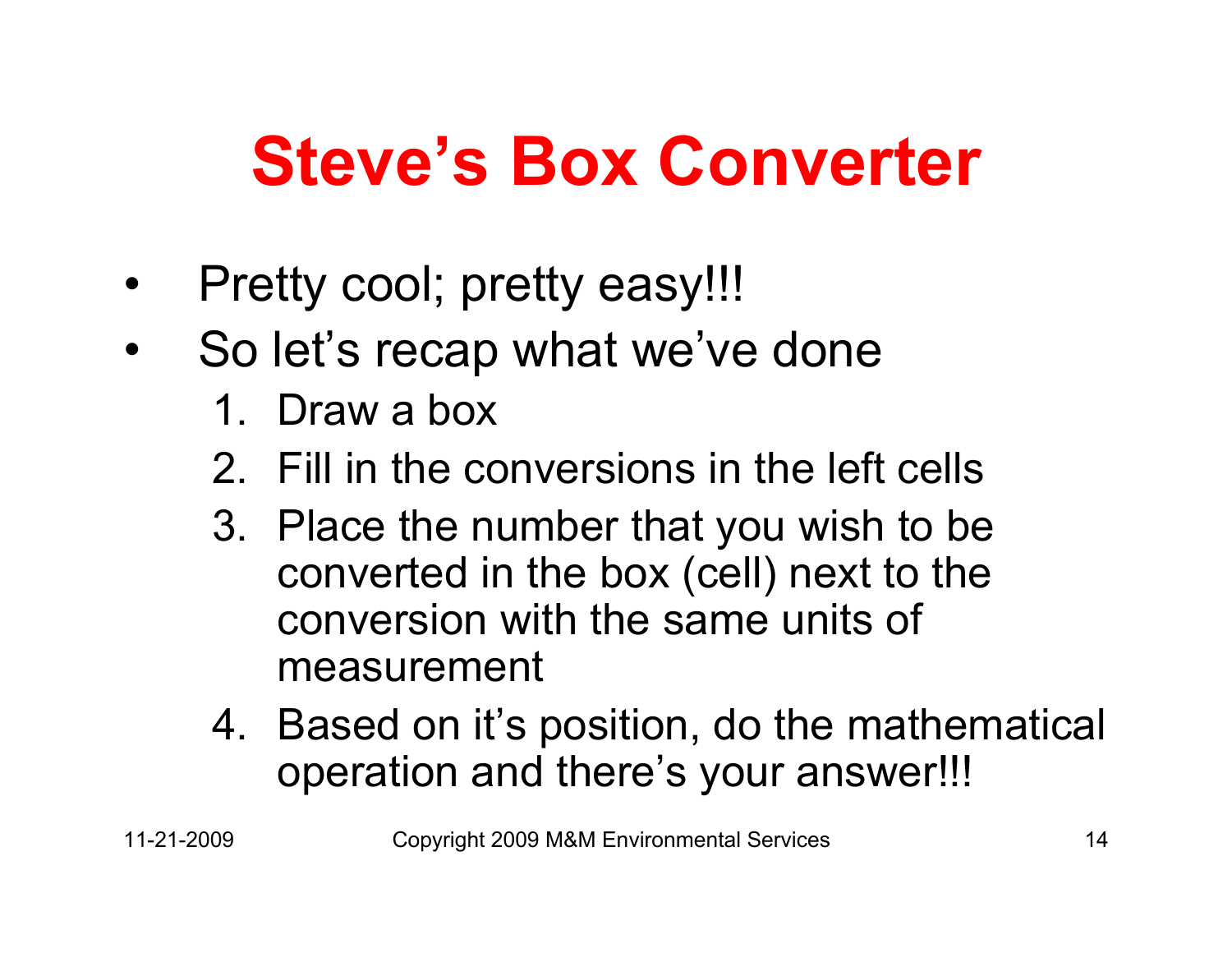# **Want More Practice?**

#### **20 psi = ??? ft of head**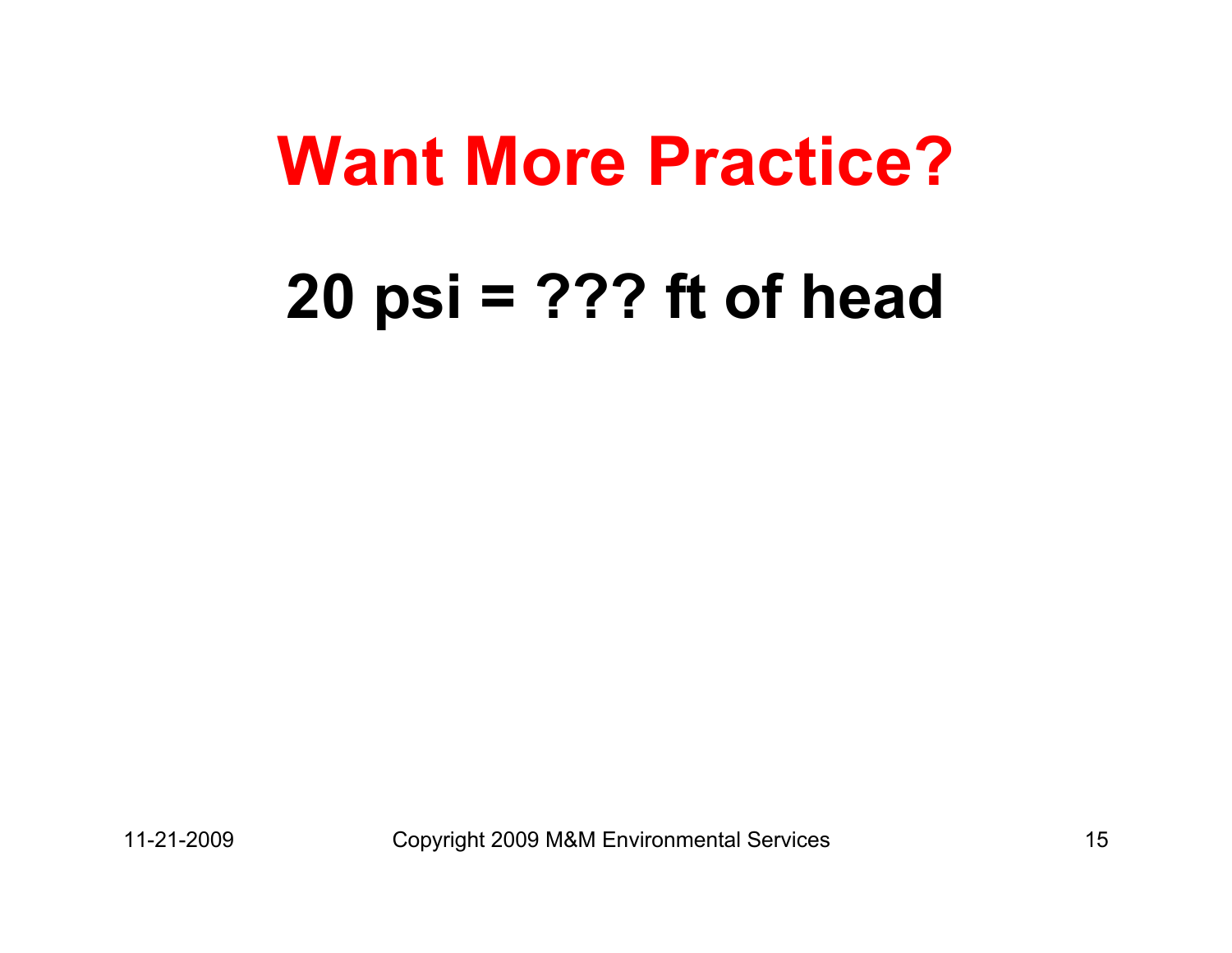1. Draw the box2. Fill in the conversions1 psi =  $2.31$  ft **OR**1 ft =  $0.433$  psi 3. Let's use1 psi =  $2.31$  ft **2.31 ft 1 psi**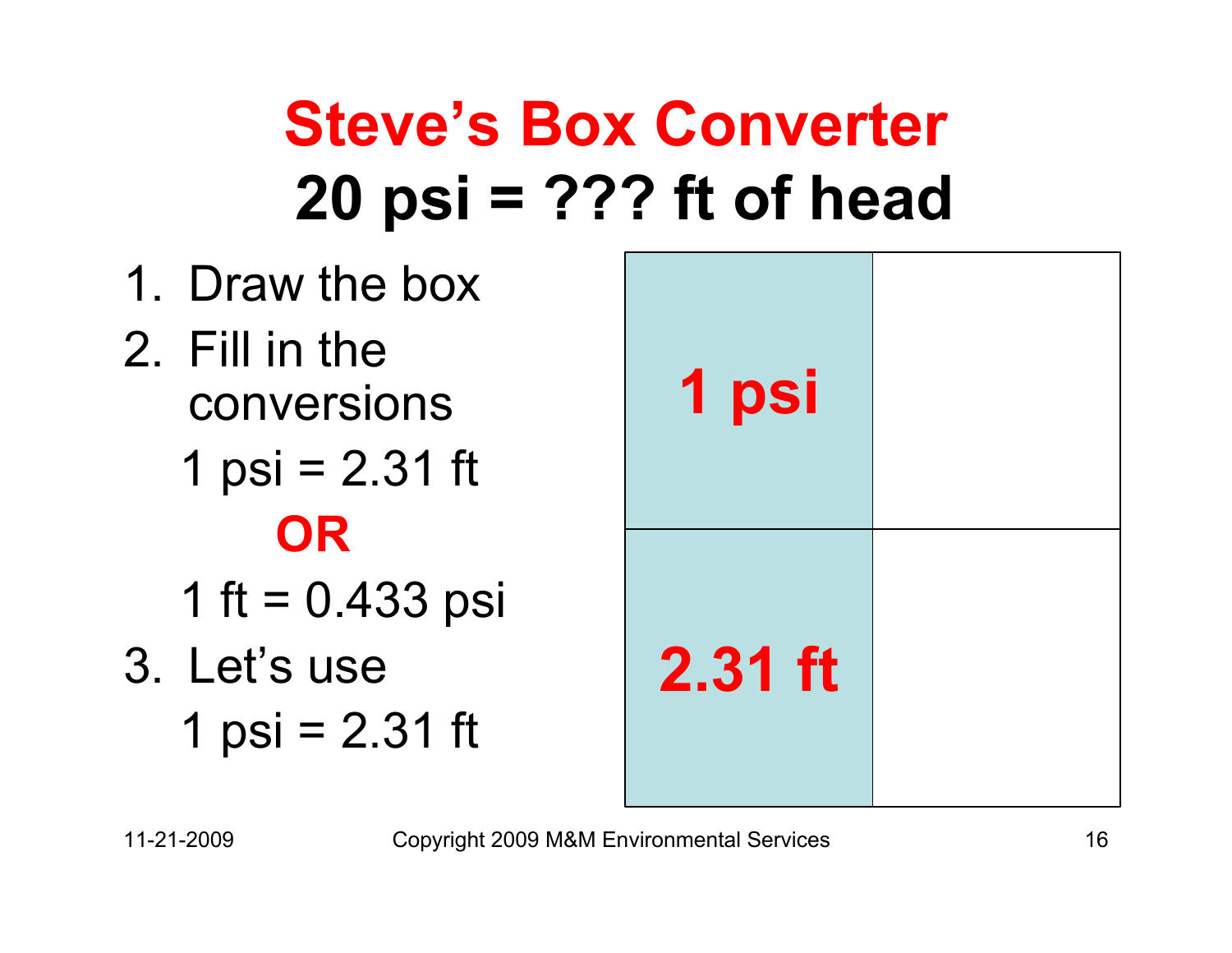3. Place the number that you wish to be converted in the box (cell) next to the conversion with the same units of measurement

| <b>1 psi</b> | 20 psi |
|--------------|--------|
| $2.31$ ft    |        |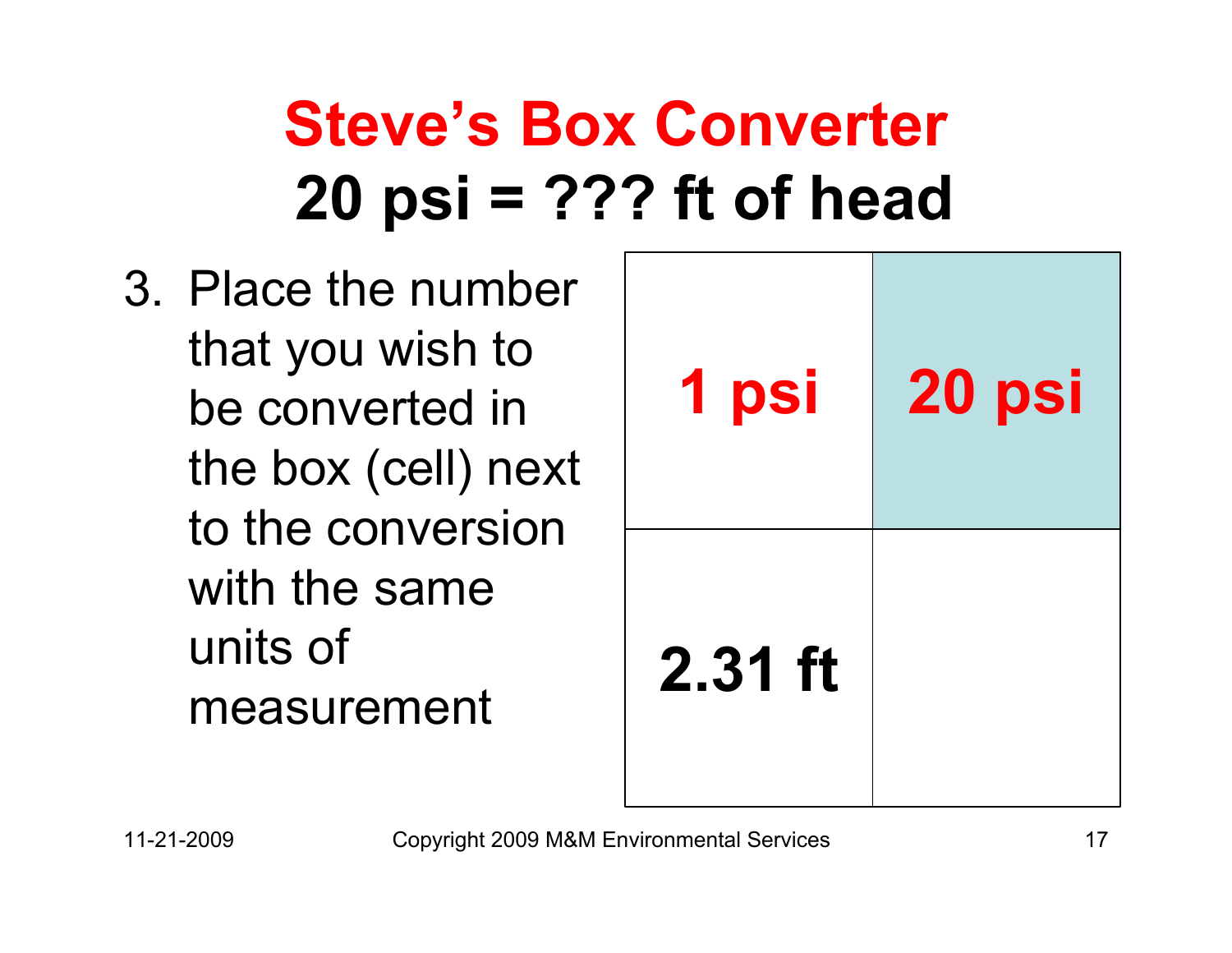- 4. Based on it's position, do the mathematical operation
	- **Cross multiply**

| 1 psi     | 20 psi |
|-----------|--------|
| $2.31$ ft |        |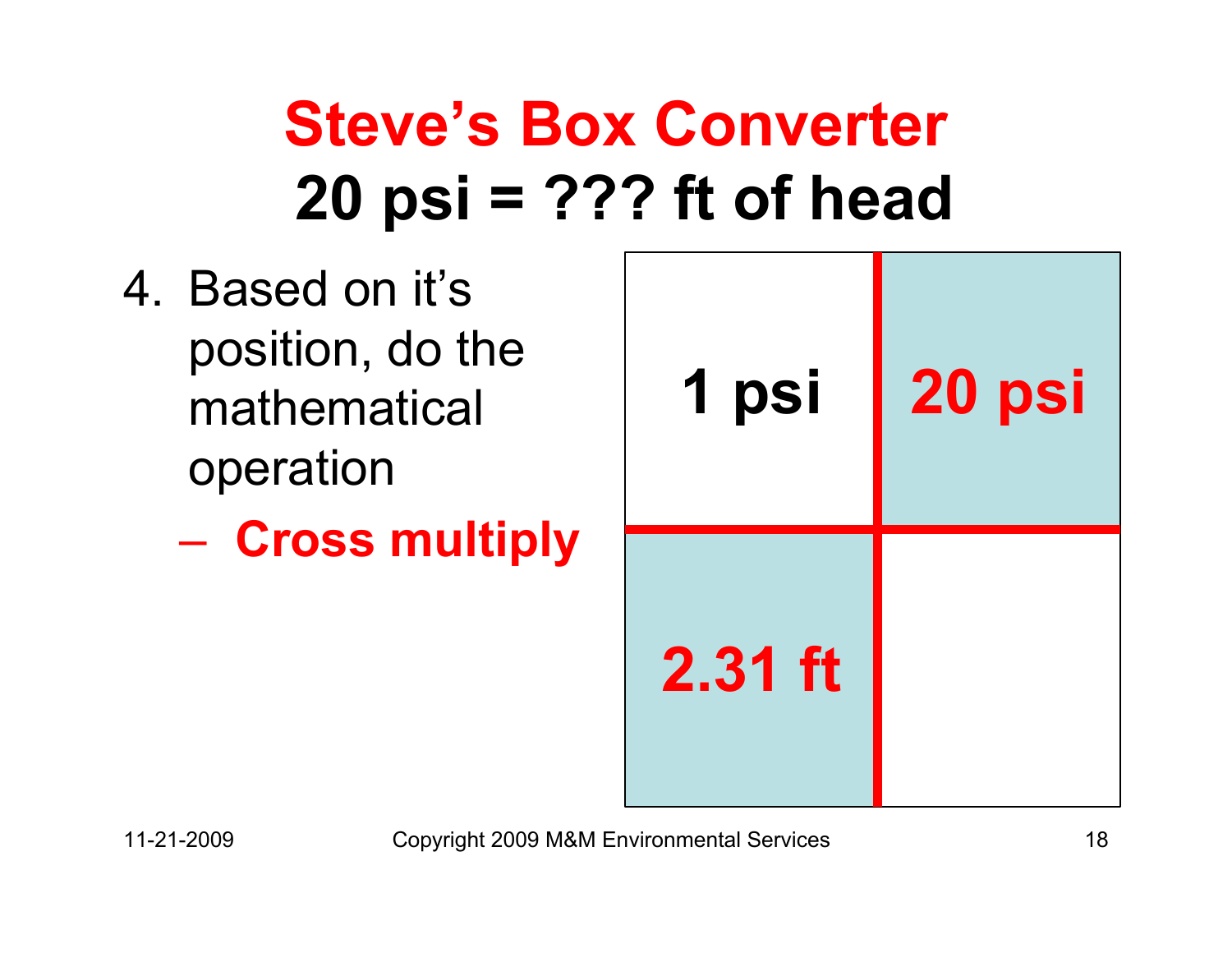## **Steve's Box Converter 2.31 ft/psi x 20 psi = 46.2 ft**



11-21-2009 Copyright 2009 M&M Environmental Services 19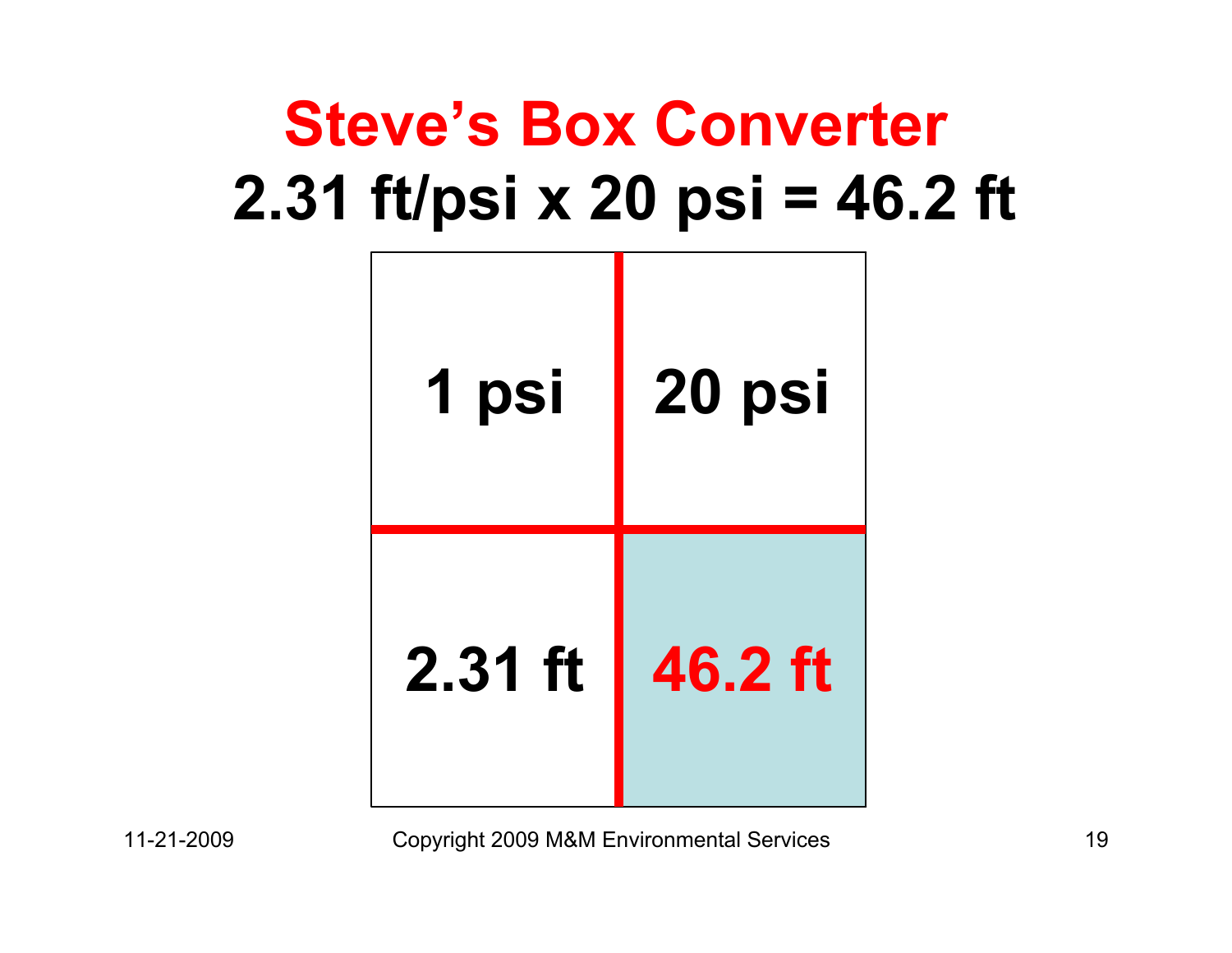1. Now, let's try 1 ft =  $0.433$  psi

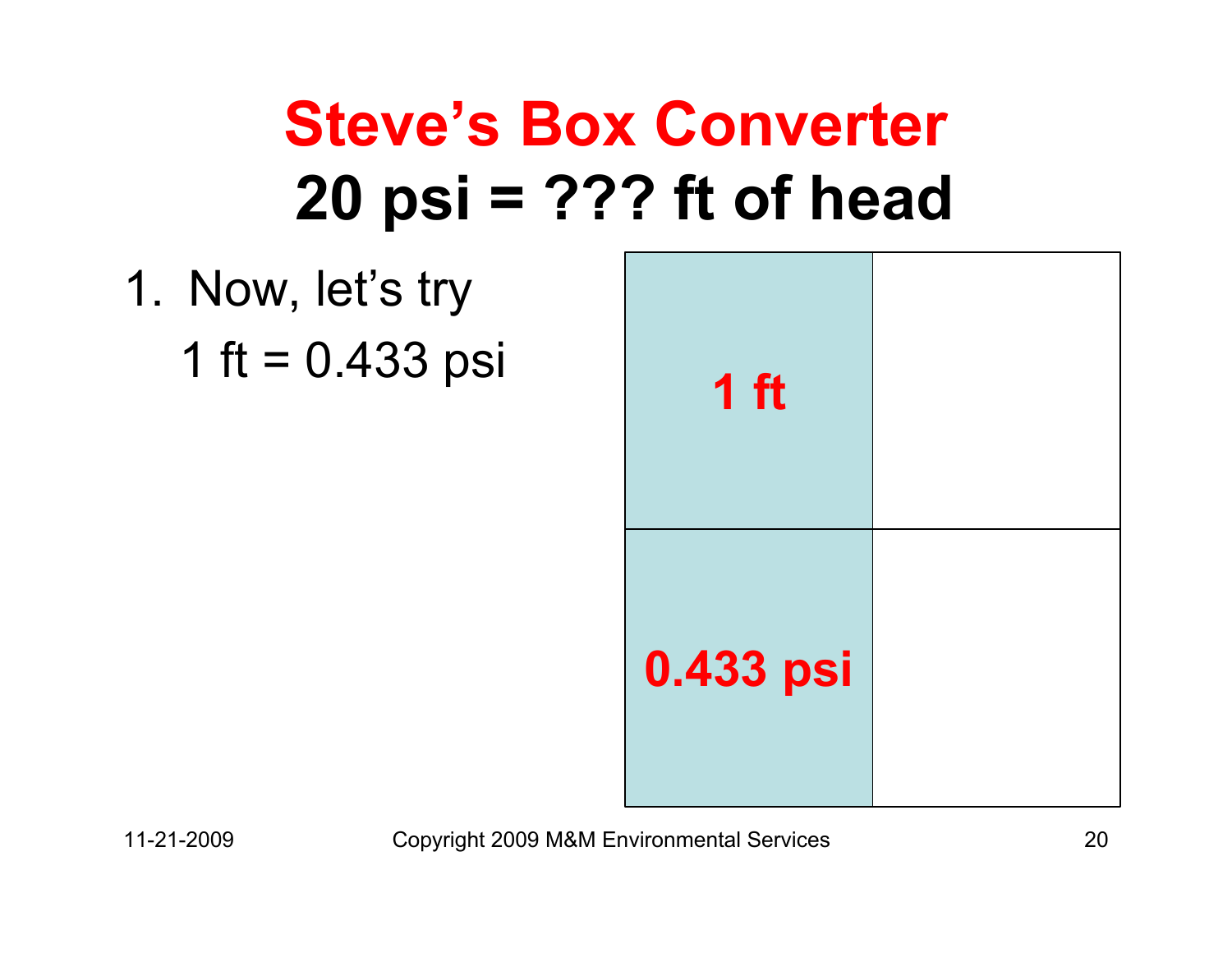Place the number that you wish to be converted in the box (cell) next to the conversion with the same units of **measurement** 

| $1$ ft    |        |
|-----------|--------|
| 0.433 psi | 20 psi |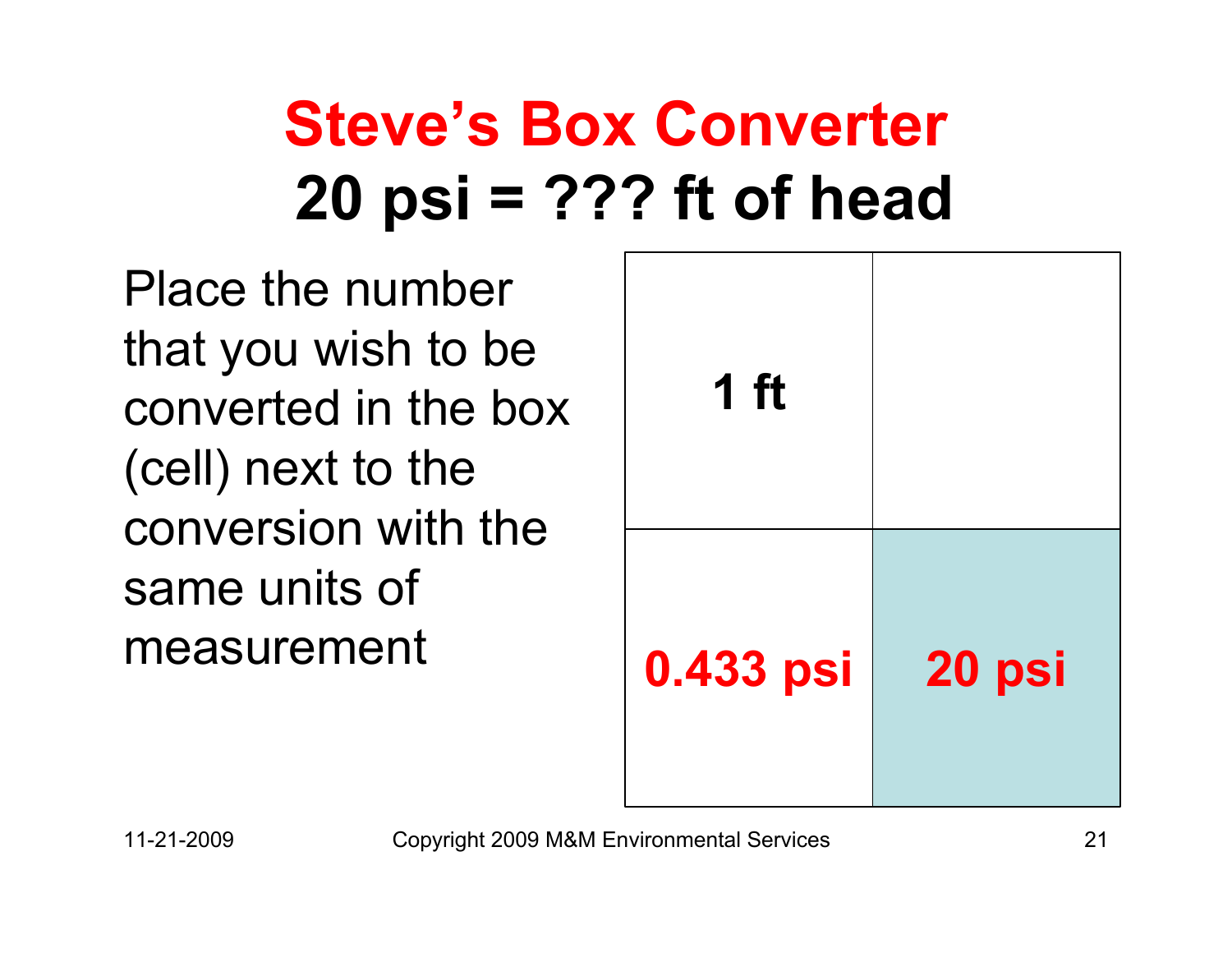Based on it's position, do the mathematical operation

– **Divide**

| 1 ft      |        |
|-----------|--------|
| 0.433 psi | 20 psi |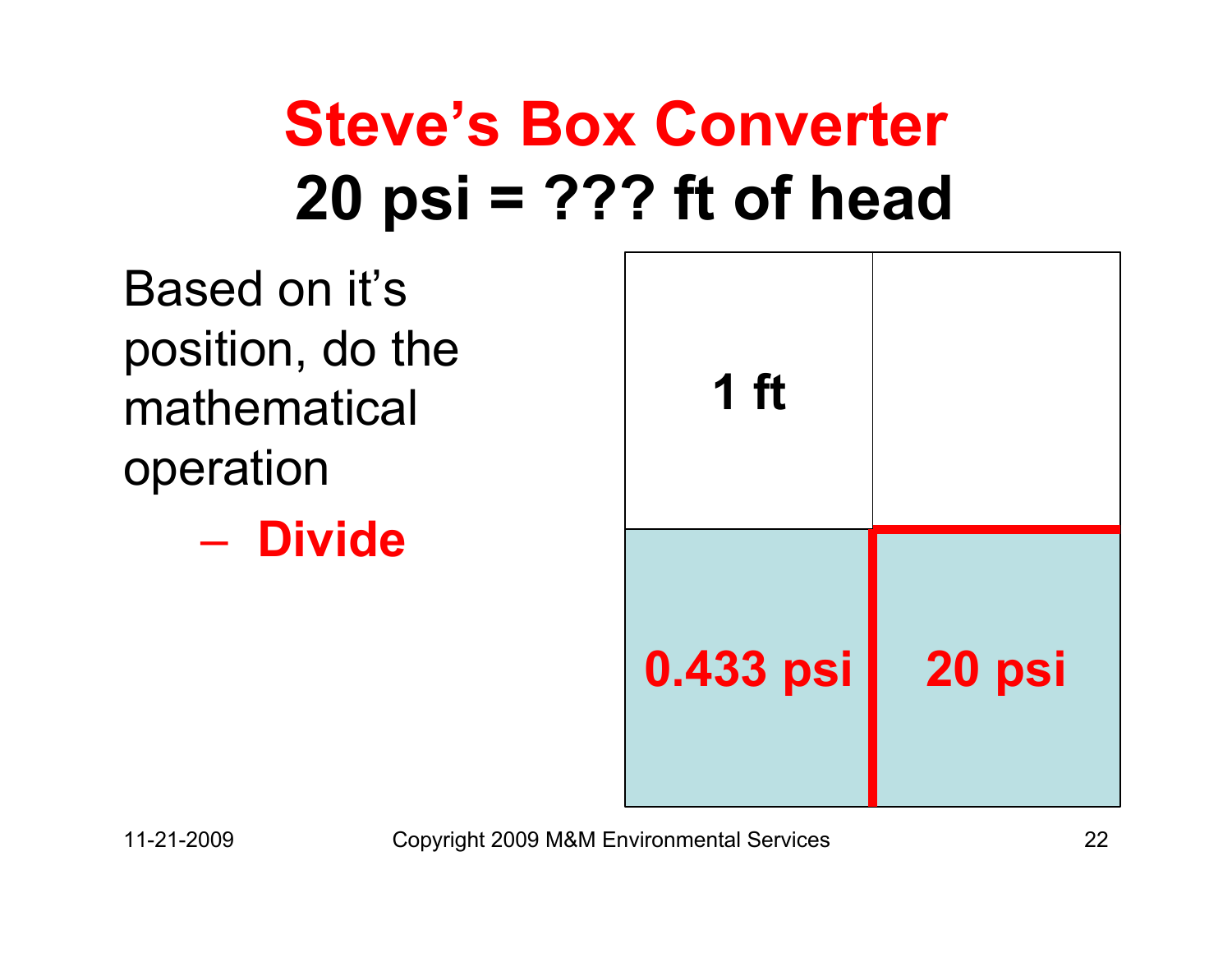#### **Steve's Box Converter 20 psi ÷ 0.433 psi/ft = 46.2 ft**